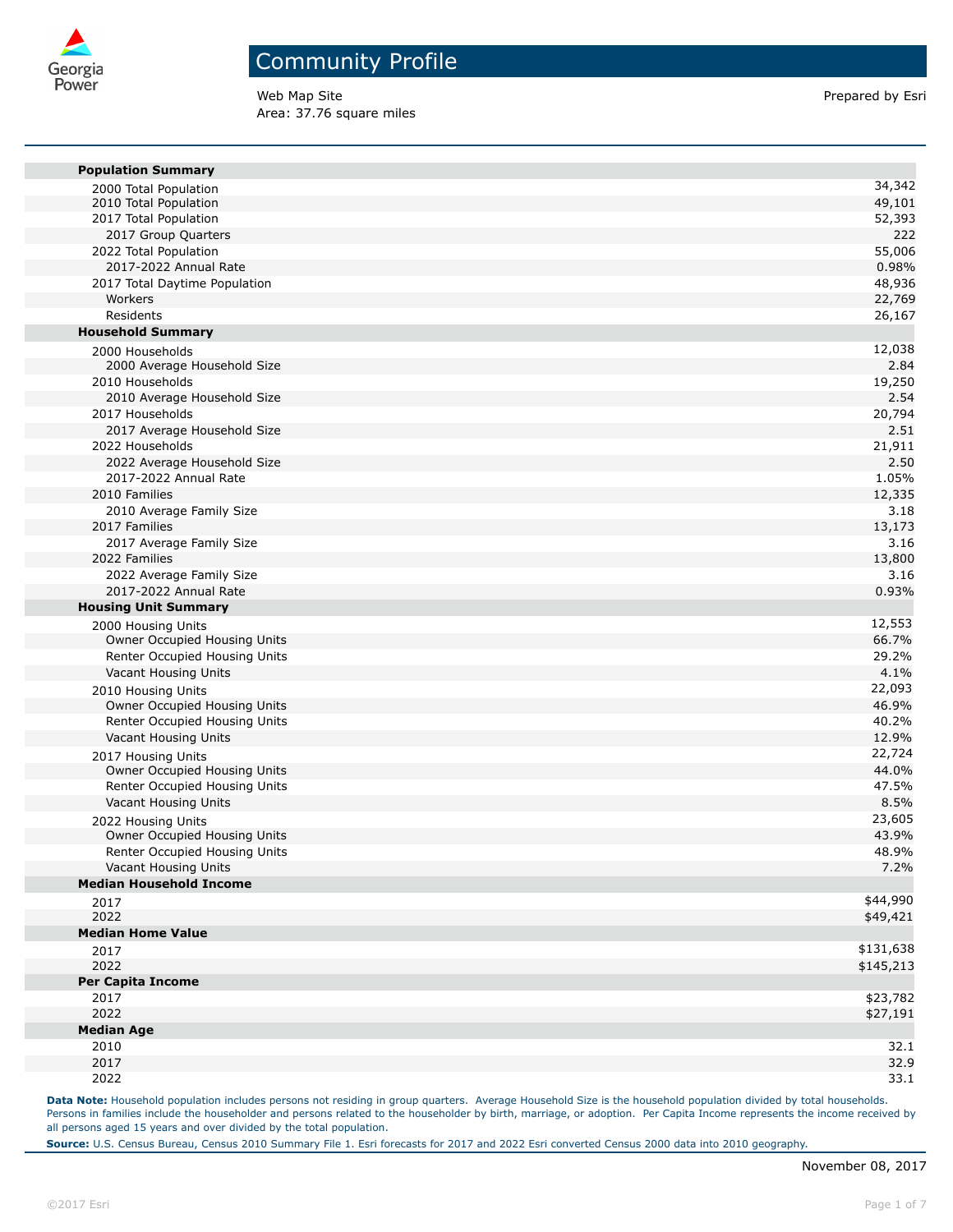

Web Map Site **Prepared by Esri** Prepared by Esri Area: 37.76 square miles

| 2017 Households by Income                  |               |
|--------------------------------------------|---------------|
| Household Income Base                      | 20,794        |
| $<$ \$15,000                               | 15.1%         |
| \$15,000 - \$24,999                        | 9.9%          |
| \$25,000 - \$34,999                        | 11.6%         |
| \$35,000 - \$49,999                        | 18.1%         |
| \$50,000 - \$74,999                        | 19.5%         |
| \$75,000 - \$99,999                        | 10.4%         |
| \$100,000 - \$149,999                      | 10.4%         |
| \$150,000 - \$199,999                      | 2.6%          |
| \$200,000+                                 | 2.3%          |
| Average Household Income                   | \$59,645      |
| 2022 Households by Income                  |               |
| Household Income Base                      | 21,911        |
| $<$ \$15,000                               | 15.2%         |
| \$15,000 - \$24,999                        | 9.3%          |
| \$25,000 - \$34,999                        | 10.4%         |
| \$35,000 - \$49,999                        | 15.6%         |
| \$50,000 - \$74,999                        | 18.4%         |
| \$75,000 - \$99,999                        | 12.3%         |
| \$100,000 - \$149,999                      | 12.7%         |
| \$150,000 - \$199,999                      | 3.2%          |
| \$200,000+                                 | 3.0%          |
| Average Household Income                   | \$68,012      |
| 2017 Owner Occupied Housing Units by Value |               |
| Total                                      | 10,007        |
| $<$ \$50,000                               | 7.2%          |
| \$50,000 - \$99,999                        | 19.3%         |
| \$100,000 - \$149,999                      | 37.2%         |
| \$150,000 - \$199,999                      | 17.7%         |
| \$200,000 - \$249,999                      | 5.0%          |
| \$250,000 - \$299,999                      | 4.8%          |
| \$300,000 - \$399,999                      | 4.3%          |
| \$400,000 - \$499,999                      | 1.5%          |
| \$500,000 - \$749,999                      | 1.5%          |
| \$750,000 - \$999,999                      | 0.8%          |
| $$1,000,000 +$                             | 0.8%          |
| Average Home Value                         | \$166,059     |
| 2022 Owner Occupied Housing Units by Value |               |
| Total                                      | 10,360        |
| $<$ \$50,000<br>\$50,000 - \$99,999        | 4.9%<br>15.0% |
| \$100,000 - \$149,999                      | 33.3%         |
| \$150,000 - \$199,999                      | 17.0%         |
| \$200,000 - \$249,999                      | 5.5%          |
| \$250,000 - \$299,999                      | 6.2%          |
| \$300,000 - \$399,999                      | 7.2%          |
| \$400,000 - \$499,999                      | 3.4%          |
| \$500,000 - \$749,999                      | 4.2%          |
| \$750,000 - \$999,999                      | 2.2%          |
| $$1,000,000 +$                             | 1.2%          |
| Average Home Value                         | \$213,972     |
|                                            |               |

**Data Note:** Income represents the preceding year, expressed in current dollars. Household income includes wage and salary earnings, interest dividends, net rents, pensions, SSI and welfare payments, child support, and alimony.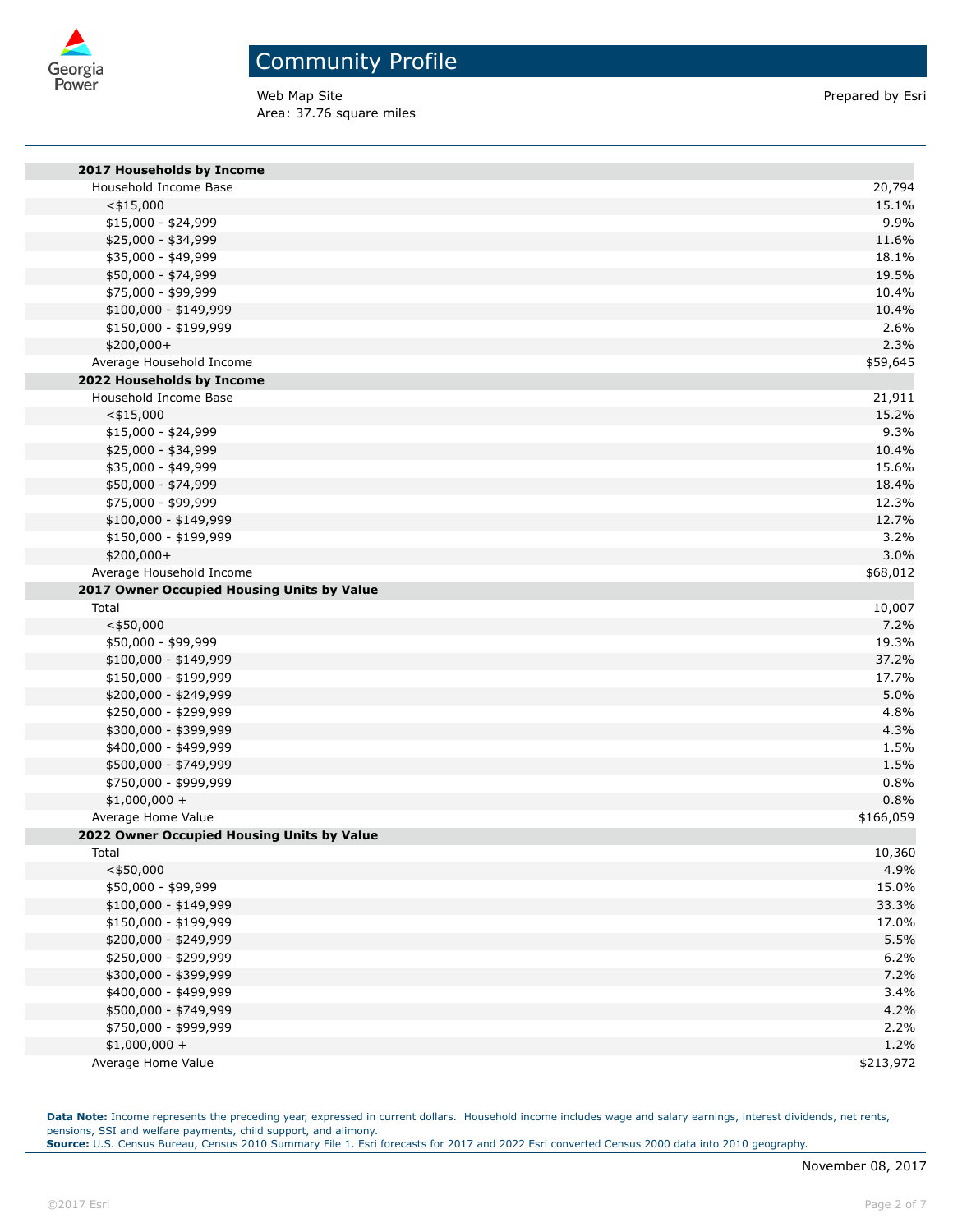

Web Map Site **Prepared by Esri** Prepared by Esri Area: 37.76 square miles

| 2010 Population by Age        |        |
|-------------------------------|--------|
| Total                         | 49,103 |
| $0 - 4$                       | 7.7%   |
| $5 - 9$                       | 7.8%   |
| $10 - 14$                     | 8.4%   |
| $15 - 24$                     | 15.0%  |
| $25 - 34$                     | 15.6%  |
| $35 - 44$                     | 16.1%  |
| $45 - 54$                     | 14.3%  |
| $55 - 64$                     | 9.4%   |
| $65 - 74$                     | 3.6%   |
| 75 - 84                       | 1.5%   |
| $85 +$                        | 0.5%   |
| $18 +$                        | 70.9%  |
| 2017 Population by Age        |        |
| Total                         | 52,393 |
| $0 - 4$                       | 7.1%   |
| $5 - 9$                       | 6.9%   |
| $10 - 14$                     | 7.2%   |
| $15 - 24$                     | 15.7%  |
| $25 - 34$                     | 16.5%  |
| $35 - 44$                     | 14.1%  |
| $45 - 54$                     | 13.4%  |
| $55 - 64$                     | 11.0%  |
| $65 - 74$                     | 5.9%   |
| 75 - 84                       | 1.8%   |
| $85 +$                        | 0.6%   |
| $18 +$                        | 74.3%  |
| 2022 Population by Age        |        |
| Total                         | 55,006 |
| $0 - 4$                       | 7.1%   |
| $5 - 9$                       | 6.5%   |
| $10 - 14$                     | 6.5%   |
| $15 - 24$                     | 15.7%  |
| $25 - 34$                     | 17.2%  |
| $35 - 44$                     | 13.9%  |
| $45 - 54$                     | 12.1%  |
| $55 - 64$                     | 10.8%  |
| $65 - 74$                     | 7.0%   |
| 75 - 84                       | 2.4%   |
| $85 +$                        | 0.6%   |
| $18 +$                        | 75.5%  |
| <b>2010 Population by Sex</b> |        |
| Males                         | 21,505 |
| Females                       | 27,596 |
| 2017 Population by Sex        |        |
| Males                         | 23,291 |
| Females                       | 29,102 |
| 2022 Population by Sex        |        |
| Males                         | 24,641 |
| Females                       | 30,365 |
|                               |        |

**Source:** U.S. Census Bureau, Census 2010 Summary File 1. Esri forecasts for 2017 and 2022 Esri converted Census 2000 data into 2010 geography.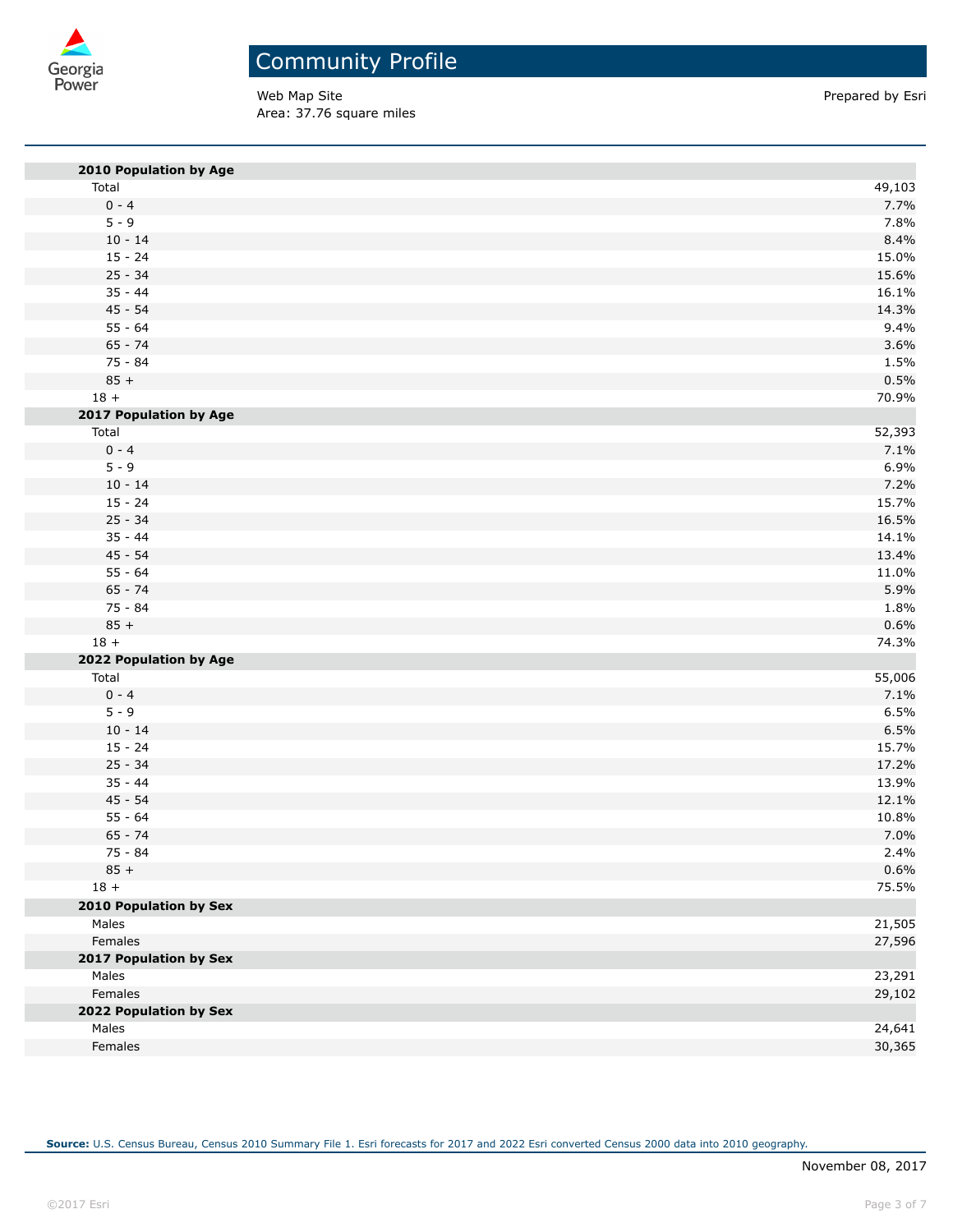

## Community Profile

Web Map Site **Prepared by Esri** Prepared by Esri Area: 37.76 square miles

| 2010 Population by Race/Ethnicity                  |        |
|----------------------------------------------------|--------|
| Total                                              | 49,101 |
| White Alone                                        | 3.2%   |
| <b>Black Alone</b>                                 | 93.9%  |
| American Indian Alone                              | 0.2%   |
| Asian Alone                                        | 0.3%   |
| Pacific Islander Alone                             | 0.0%   |
| Some Other Race Alone                              | 0.7%   |
| Two or More Races                                  | 1.7%   |
| Hispanic Origin                                    | 2.3%   |
| Diversity Index                                    | 15.6   |
| 2017 Population by Race/Ethnicity                  |        |
| Total                                              | 52,393 |
| White Alone                                        | 3.1%   |
| <b>Black Alone</b>                                 | 93.7%  |
| American Indian Alone                              | 0.2%   |
| Asian Alone                                        | 0.4%   |
| Pacific Islander Alone                             | 0.0%   |
| Some Other Race Alone                              | 0.6%   |
| Two or More Races                                  | 2.0%   |
| Hispanic Origin                                    | 2.2%   |
| Diversity Index                                    | 15.9   |
| 2022 Population by Race/Ethnicity                  |        |
| Total                                              | 55,006 |
| White Alone                                        | 3.1%   |
| <b>Black Alone</b>                                 | 93.4%  |
| American Indian Alone                              | 0.2%   |
| Asian Alone                                        | 0.5%   |
| Pacific Islander Alone                             | 0.0%   |
| Some Other Race Alone                              | 0.6%   |
| Two or More Races                                  | 2.2%   |
| Hispanic Origin                                    | 2.2%   |
| Diversity Index                                    | 16.5   |
| 2010 Population by Relationship and Household Type |        |
| Total                                              | 49,101 |
| In Households                                      | 99.5%  |
| In Family Households                               | 83.0%  |
| Householder                                        | 25.1%  |
| Spouse                                             | 11.1%  |
| Child                                              | 37.3%  |
| Other relative                                     | 6.4%   |
| Nonrelative                                        | 3.2%   |
| In Nonfamily Households                            | 16.5%  |
| In Group Quarters                                  | 0.5%   |
| Institutionalized Population                       | 0.4%   |
| Noninstitutionalized Population                    | 0.1%   |

Data Note: Persons of Hispanic Origin may be of any race. The Diversity Index measures the probability that two people from the same area will be from different race/ ethnic groups. **Source:** U.S. Census Bureau, Census 2010 Summary File 1. Esri forecasts for 2017 and 2022 Esri converted Census 2000 data into 2010 geography.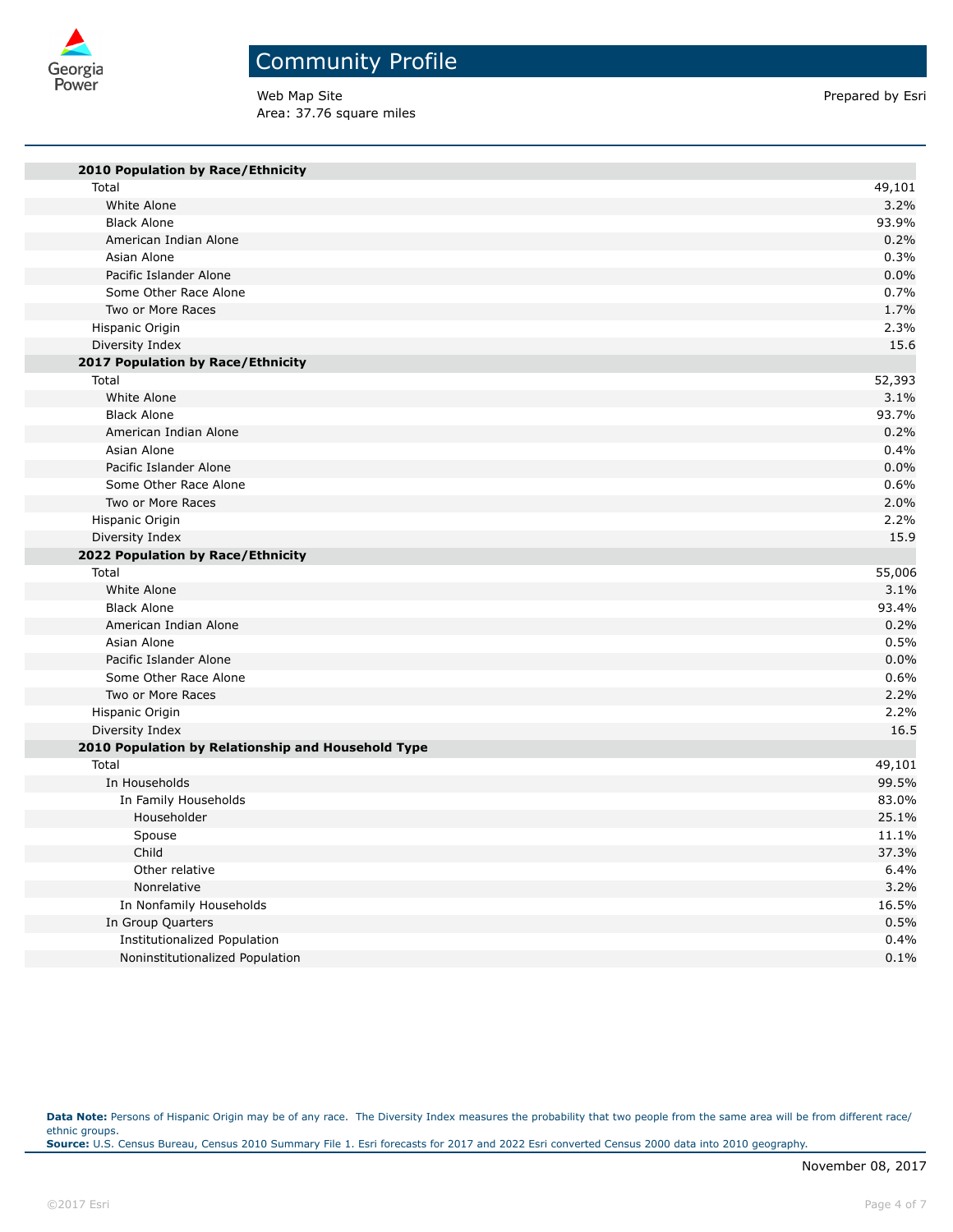

Web Map Site **Prepared by Esri** Prepared by Esri Area: 37.76 square miles

| 2017 Population 25+ by Educational Attainment       |               |
|-----------------------------------------------------|---------------|
| Total                                               | 33,121        |
| Less than 9th Grade                                 | 1.7%          |
| 9th - 12th Grade, No Diploma                        | 5.8%          |
| High School Graduate                                | 18.3%         |
| GED/Alternative Credential                          | 3.8%          |
| Some College, No Degree                             | 30.0%         |
| Associate Degree                                    | 9.0%          |
| Bachelor's Degree                                   | 23.0%         |
| Graduate/Professional Degree                        | 8.4%          |
| 2017 Population 15+ by Marital Status               |               |
| Total                                               | 41,321        |
| Never Married                                       | 48.7%         |
| Married                                             | 32.2%         |
| Widowed                                             | 4.0%          |
| Divorced                                            | 15.0%         |
| 2017 Civilian Population 16+ in Labor Force         |               |
| Civilian Employed                                   | 91.2%         |
| Civilian Unemployed (Unemployment Rate)             | 8.8%          |
| 2017 Employed Population 16+ by Industry            |               |
| Total                                               | 26,750        |
| Agriculture/Mining                                  | 0.0%          |
| Construction                                        | 3.5%          |
| Manufacturing                                       | 5.5%          |
| <b>Wholesale Trade</b>                              | 1.3%          |
| Retail Trade                                        | 11.7%         |
| Transportation/Utilities                            | 10.0%         |
| Information                                         | 2.2%          |
| Finance/Insurance/Real Estate                       | 8.4%<br>49.2% |
| <b>Services</b>                                     |               |
| <b>Public Administration</b>                        | 8.2%          |
| 2017 Employed Population 16+ by Occupation<br>Total | 26,748        |
| White Collar                                        | 62.7%         |
| Management/Business/Financial                       | 13.9%         |
| Professional                                        | 20.2%         |
| Sales                                               | 7.9%          |
| Administrative Support                              | 20.7%         |
| <b>Services</b>                                     | 19.0%         |
| <b>Blue Collar</b>                                  | 18.3%         |
| Farming/Forestry/Fishing                            | 0.0%          |
| Construction/Extraction                             | 3.0%          |
| Installation/Maintenance/Repair                     | 2.0%          |
| Production                                          | 3.7%          |
| Transportation/Material Moving                      | 9.6%          |
| 2010 Population By Urban/ Rural Status              |               |
| <b>Total Population</b>                             | 49,101        |
| Population Inside Urbanized Area                    | 97.5%         |
| Population Inside Urbanized Cluster                 | 0.0%          |
| Rural Population                                    | 2.5%          |
|                                                     |               |

**Source:** U.S. Census Bureau, Census 2010 Summary File 1. Esri forecasts for 2017 and 2022 Esri converted Census 2000 data into 2010 geography.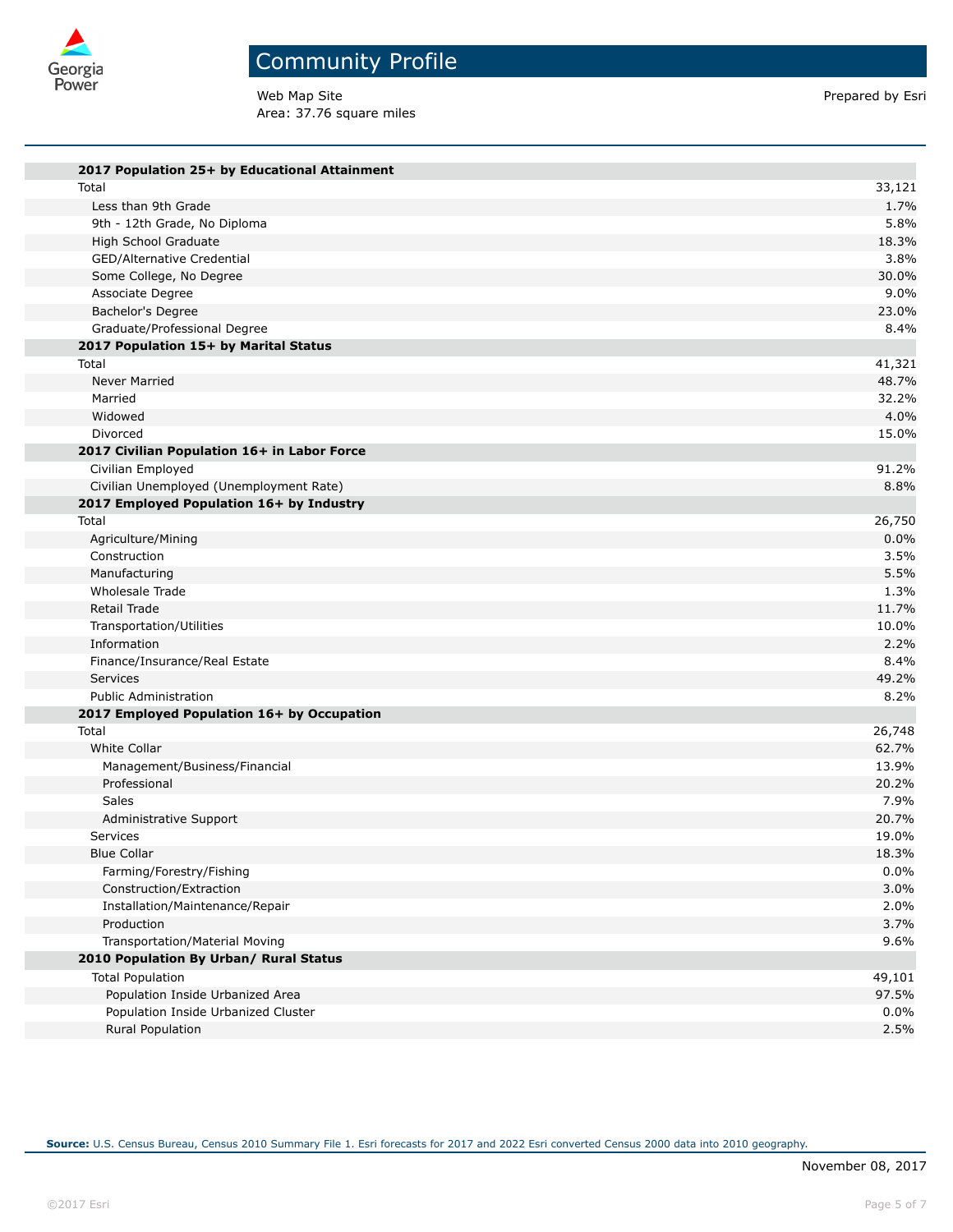

Web Map Site **Prepared by Esri** Prepared by Esri Area: 37.76 square miles

| 2010 Households by Type                       |        |
|-----------------------------------------------|--------|
| Total                                         | 19,250 |
| Households with 1 Person                      | 30.9%  |
| Households with 2+ People                     | 69.1%  |
| Family Households                             | 64.1%  |
| Husband-wife Families                         | 28.3%  |
| With Related Children                         | 15.2%  |
| Other Family (No Spouse Present)              | 35.7%  |
| Other Family with Male Householder            | 5.5%   |
| With Related Children                         | 3.2%   |
| Other Family with Female Householder          | 30.2%  |
| With Related Children                         | 22.0%  |
| Nonfamily Households                          | 5.0%   |
|                                               |        |
| All Households with Children                  | 40.9%  |
|                                               |        |
| Multigenerational Households                  | 6.3%   |
| Unmarried Partner Households                  | 6.6%   |
| Male-female                                   | 5.9%   |
| Same-sex                                      | 0.7%   |
| 2010 Households by Size                       |        |
| Total                                         | 19,250 |
| 1 Person Household                            | 30.9%  |
| 2 Person Household                            | 26.6%  |
| 3 Person Household                            | 18.2%  |
| 4 Person Household                            | 13.2%  |
| 5 Person Household                            | 6.6%   |
| 6 Person Household                            | 2.8%   |
| 7 + Person Household                          | 1.7%   |
| 2010 Households by Tenure and Mortgage Status |        |
| Total                                         | 19,250 |
| Owner Occupied                                | 53.8%  |
| Owned with a Mortgage/Loan                    | 50.3%  |
| Owned Free and Clear                          | 3.6%   |
| Renter Occupied                               | 46.2%  |
| 2010 Housing Units By Urban/ Rural Status     |        |
| <b>Total Housing Units</b>                    | 22,093 |
| Housing Units Inside Urbanized Area           | 97.6%  |
| Housing Units Inside Urbanized Cluster        | 0.0%   |
| <b>Rural Housing Units</b>                    | 2.4%   |

Data Note: Households with children include any households with people under age 18, related or not. Multigenerational households are families with 3 or more parentchild relationships. Unmarried partner households are usually classified as nonfamily households unless there is another member of the household related to the householder. Multigenerational and unmarried partner households are reported only to the tract level. Esri estimated block group data, which is used to estimate polygons or non-standard geography.

**Source:** U.S. Census Bureau, Census 2010 Summary File 1. Esri forecasts for 2017 and 2022 Esri converted Census 2000 data into 2010 geography.